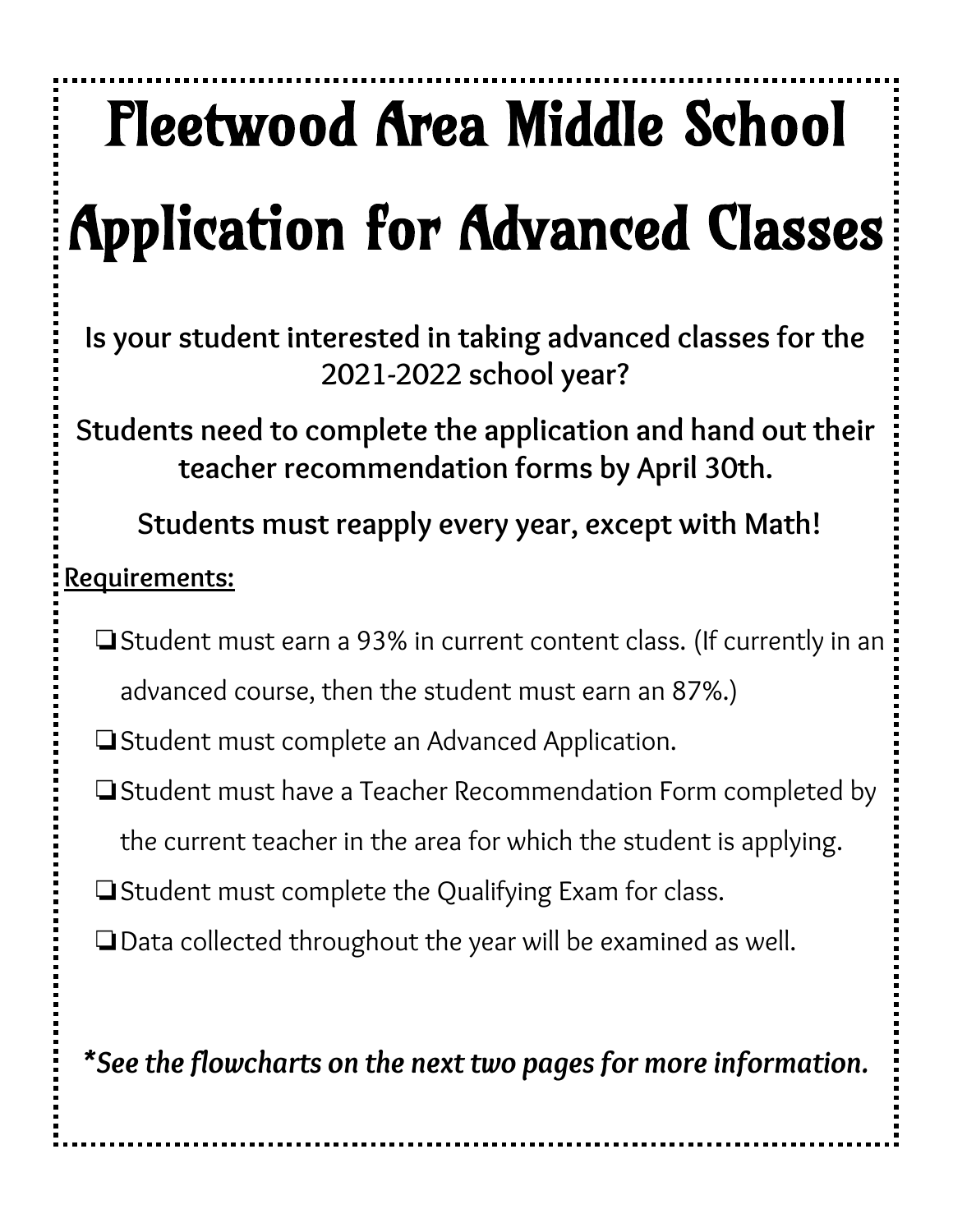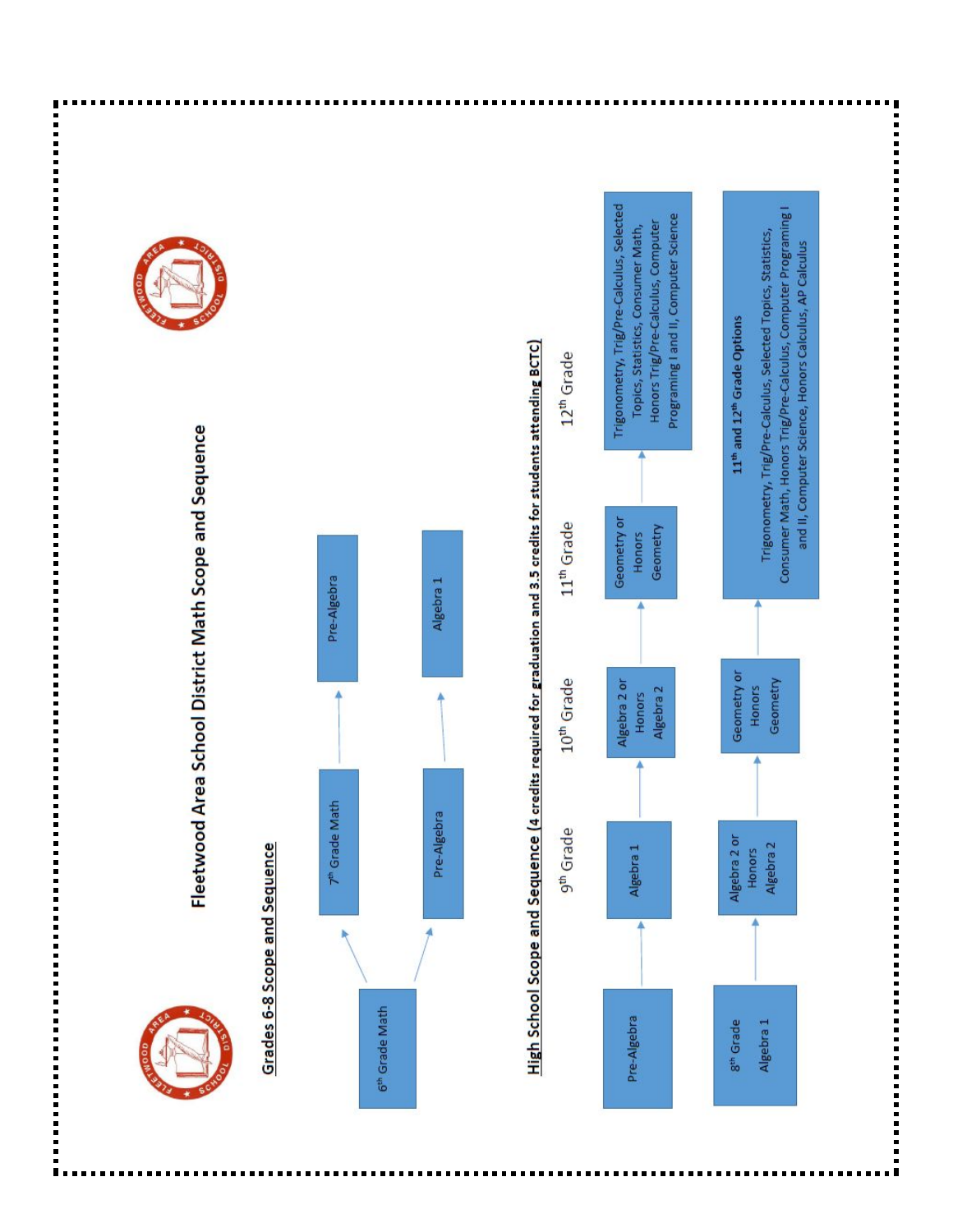# **Step 1: End of Year Grades**

Student earns 93% or better in regular classes. or Student earns 87% or better in advanced classes.

*\*A student must meet thisrequirement to proceed to step 2.*

**Step 2: Teacher Recommendation and Qualifying Exam**

Review of student scores + teacher recommendations.

# **Step 3: Qualifying Exam Scores (this may not occur this year)**

If student fails the qualifying exam, and would still like to enroll in an advanced class, he or she must fulfill the following requirements:

- earn a 96% or above in a regular class or a 90% or above in an advanced class
- have a teacher recommendation of "Recommends Strongly" or "Recommends"

*Students who fail the qualifying exam and have a teacher recommendation of "Does Not Recommend" or "Recommends with Reservations" will not be placed in an advanced class.*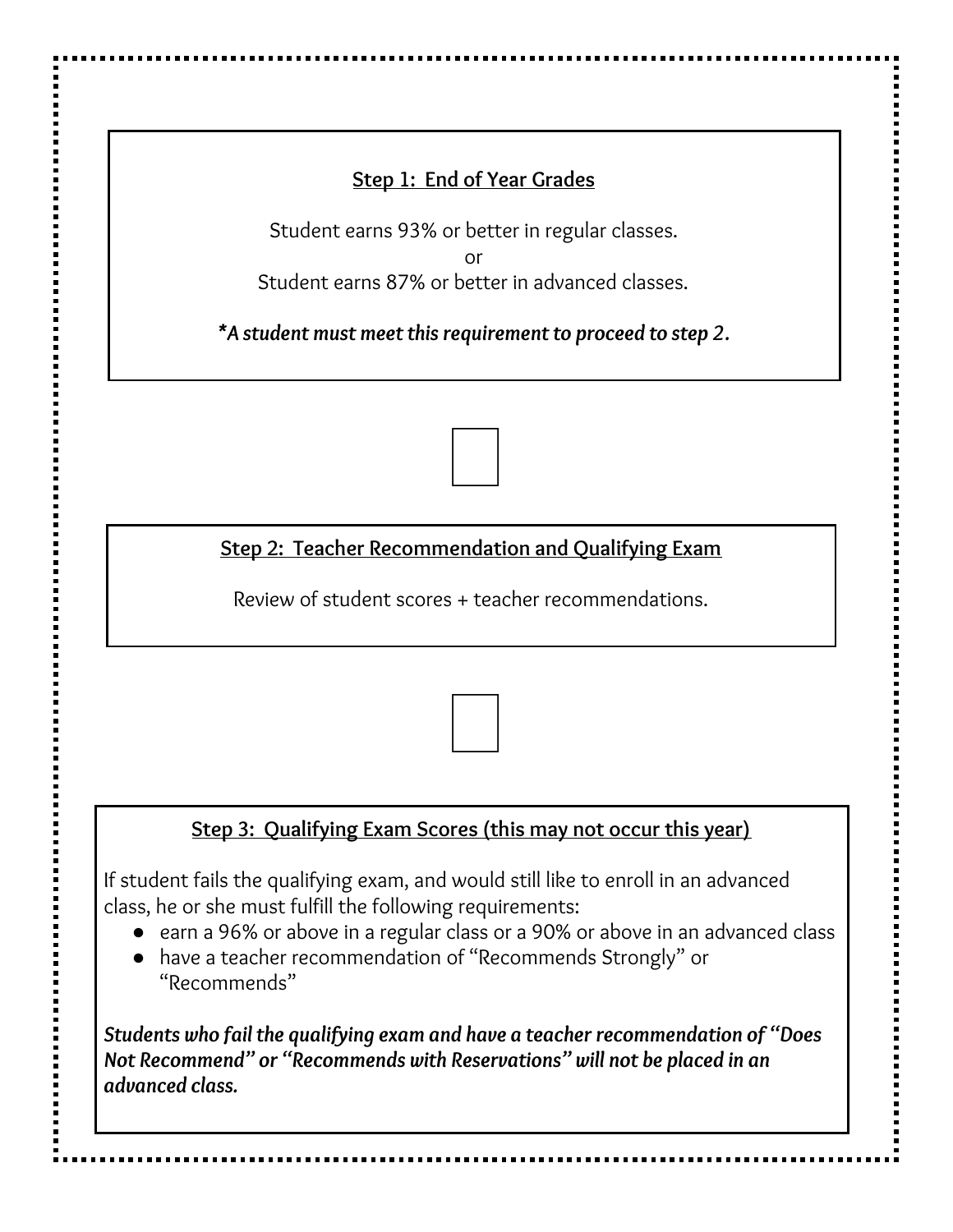| <b>Student Form</b>                                                                                                                                                                                                            |
|--------------------------------------------------------------------------------------------------------------------------------------------------------------------------------------------------------------------------------|
| (You can fill out this paper version or the Google Form ADVANCED APPLICATION FORM.)                                                                                                                                            |
|                                                                                                                                                                                                                                |
| M.I.<br>Last<br>First                                                                                                                                                                                                          |
| Current Grade Level: $6th$ or $7th$<br>(circle one)                                                                                                                                                                            |
| Parent Name: Name and the contract of the contract of the contract of the contract of the contract of the contract of the contract of the contract of the contract of the contract of the contract of the contract of the cont |
| Parent Phone Number: 2008 - 2008 - 2008 - 2019 - 2019 - 2019 - 2019 - 2019 - 2019 - 2019 - 2019 - 2019 - 2019                                                                                                                  |
|                                                                                                                                                                                                                                |
| 1. Please check the FAMS advanced classes you are interested in taking.                                                                                                                                                        |
| 8 <sup>th</sup> Grade:<br><b>Advanced Science</b><br>_________Advanced Language Arts                                                                                                                                           |
| <b>Advanced Social Studies</b><br>*If you are currently in Pre-Algebra, you will be put in Algebra.                                                                                                                            |
| <b>Advanced Science</b><br>$7th$ Grade:<br>_________Advanced Language Arts                                                                                                                                                     |
| <b>Advanced Social Studies</b><br>Pre-Algebra                                                                                                                                                                                  |
|                                                                                                                                                                                                                                |
| 2. Please discuss your readiness for these classes with your teachers this year and have them fill out one of<br>the recommendation forms attached. For example, if you are selecting Advanced Science, then you need a        |
| recommendation from your current science teacher.                                                                                                                                                                              |
|                                                                                                                                                                                                                                |
|                                                                                                                                                                                                                                |
|                                                                                                                                                                                                                                |
|                                                                                                                                                                                                                                |
|                                                                                                                                                                                                                                |
| *Return the completed application form to Ms. Karpeuk in the FAMS Office by April 30th.                                                                                                                                        |
|                                                                                                                                                                                                                                |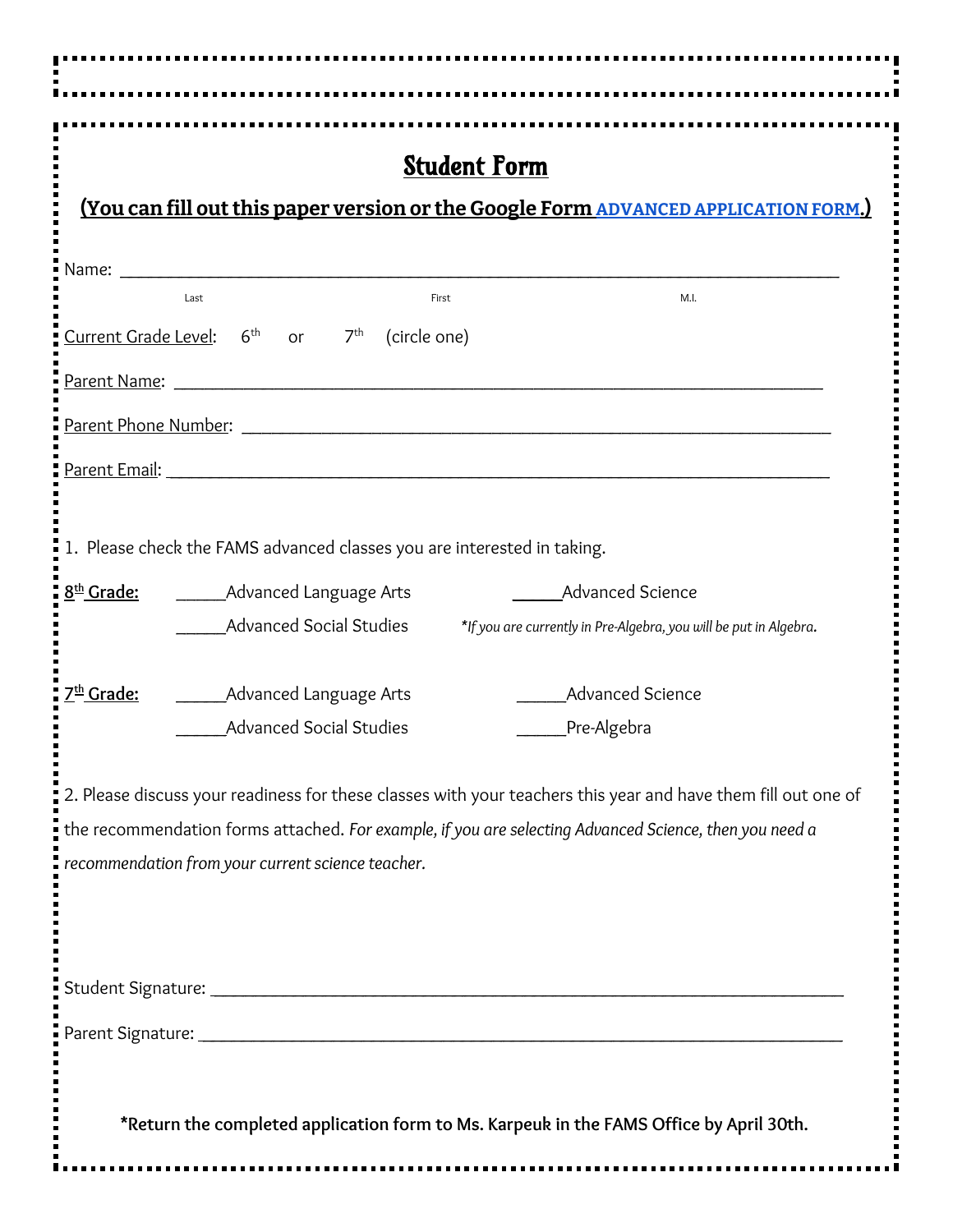#### **Student Recommendation Form**

| Student fills out above the dotted line. Teacher fills out rest and returns to the office. |                                                     |  |  |  |
|--------------------------------------------------------------------------------------------|-----------------------------------------------------|--|--|--|
|                                                                                            |                                                     |  |  |  |
| Last Year Final Grade in Subject: The Teacher Name: Teacher Name:                          |                                                     |  |  |  |
|                                                                                            |                                                     |  |  |  |
|                                                                                            |                                                     |  |  |  |
| Grades for 1 <sup>st</sup> Nine Weeks:                                                     | Grades for 2 <sup>nd</sup> Nine Weeks: ____________ |  |  |  |
| Grades for 3 <sup>rd</sup> Nine Weeks:                                                     | Current Grade in Class: Current Grade in Class:     |  |  |  |
|                                                                                            |                                                     |  |  |  |

#### **Please circle choice:**

| Recommends Strongly | Recommends | Recommends with Reservation | Does NOT Recommend |
|---------------------|------------|-----------------------------|--------------------|
|                     |            |                             |                    |

# **Work Ethic:**

|                                                | Good | Of Concern | Never |
|------------------------------------------------|------|------------|-------|
| Comes to class on time, few absences (if any)  |      |            |       |
| Completes all assignments and turns in on time |      |            |       |
| Active participant in discussions              |      |            |       |
| Follows class rules at all times               |      |            |       |

#### **Performance:**

|                                                                    | Good | Of Concern | <b>Never</b> |
|--------------------------------------------------------------------|------|------------|--------------|
| Completes all assignments at high level                            |      |            |              |
| Sets high standards for work                                       |      |            |              |
| Scores highly on tests and projects                                |      |            |              |
| Able to follow all directions                                      |      |            |              |
| Works well in groups to the benefit of other class members         |      |            |              |
| Written expression is detailed and shows thorough<br>understanding |      |            |              |
| Highly self-motivated, asking for help when needed                 |      |            |              |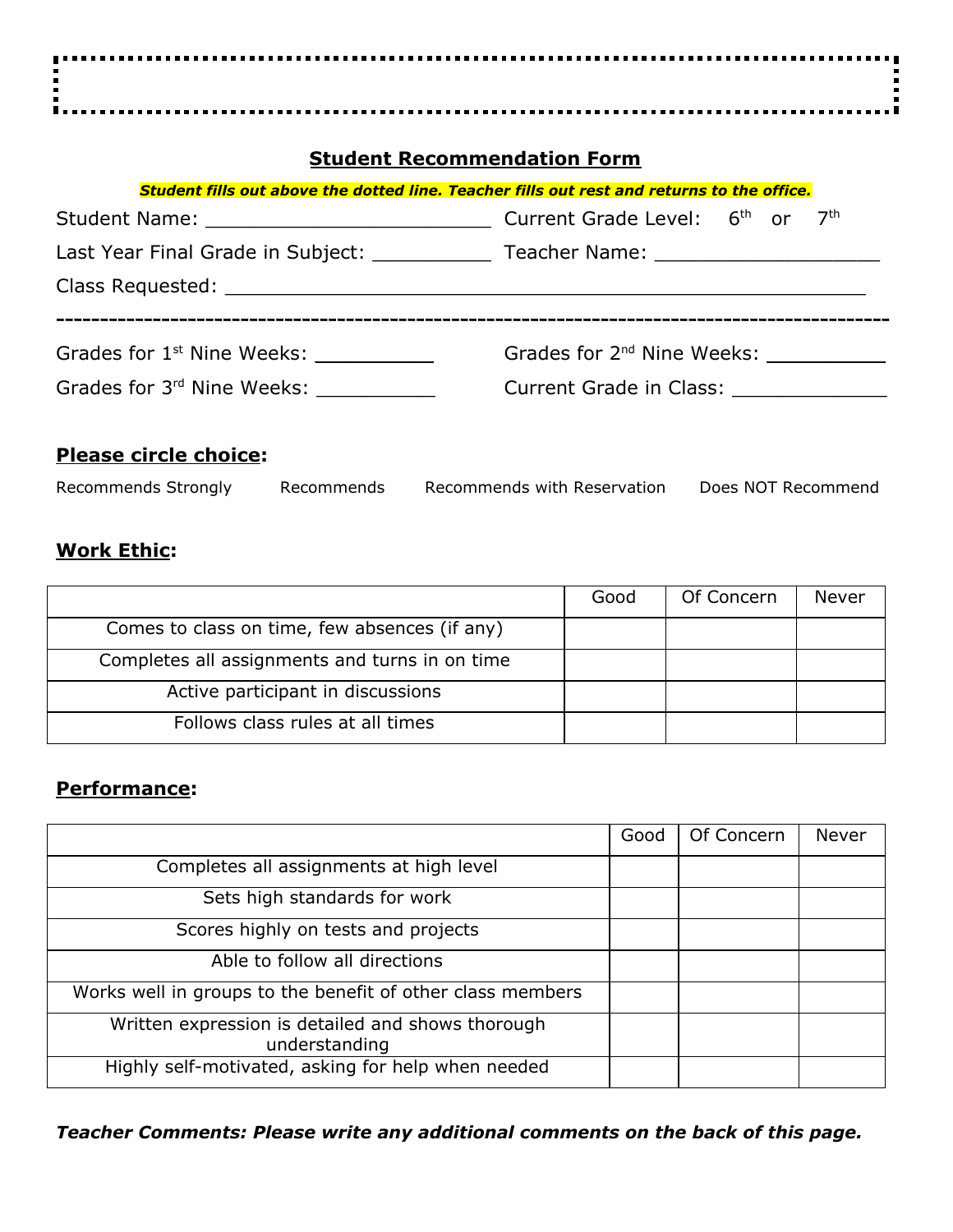| Teacher Signature:<br>. <del>.</del> . <u>.</u><br>________ |  |  |
|-------------------------------------------------------------|--|--|
|-------------------------------------------------------------|--|--|

#### **Student Recommendation Form**

| Student fills out above the dotted line. Teacher fills out rest and returns to the office.      |                                                                                                                       |  |  |  |
|-------------------------------------------------------------------------------------------------|-----------------------------------------------------------------------------------------------------------------------|--|--|--|
|                                                                                                 |                                                                                                                       |  |  |  |
| Last Year Final Grade in Subject: _______________ Teacher Name: ________________                |                                                                                                                       |  |  |  |
|                                                                                                 |                                                                                                                       |  |  |  |
| Grades for 1 <sup>st</sup> Nine Weeks: ______________<br>Grades for 3 <sup>rd</sup> Nine Weeks: | ____________________________________<br>Grades for 2 <sup>nd</sup> Nine Weeks: ___________<br>Current Grade in Class: |  |  |  |

# **Please circle choice:**

| Does NOT Recommend<br>Recommends with Reservation<br>Recommends Strongly<br>Recommends |  |
|----------------------------------------------------------------------------------------|--|
|----------------------------------------------------------------------------------------|--|

# **Work Ethic:**

|                                                | Good | Of Concern | Never |
|------------------------------------------------|------|------------|-------|
| Comes to class on time, few absences (if any)  |      |            |       |
| Completes all assignments and turns in on time |      |            |       |
| Active participant in discussions              |      |            |       |
| Follows class rules at all times               |      |            |       |

#### **Performance:**

|                                                                    | Good | Of Concern | <b>Never</b> |
|--------------------------------------------------------------------|------|------------|--------------|
| Completes all assignments at high level                            |      |            |              |
| Sets high standards for work                                       |      |            |              |
| Scores highly on tests and projects                                |      |            |              |
| Able to follow all directions                                      |      |            |              |
| Works well in groups to the benefit of other class members         |      |            |              |
| Written expression is detailed and shows thorough<br>understanding |      |            |              |
| Highly self-motivated, asking for help when needed                 |      |            |              |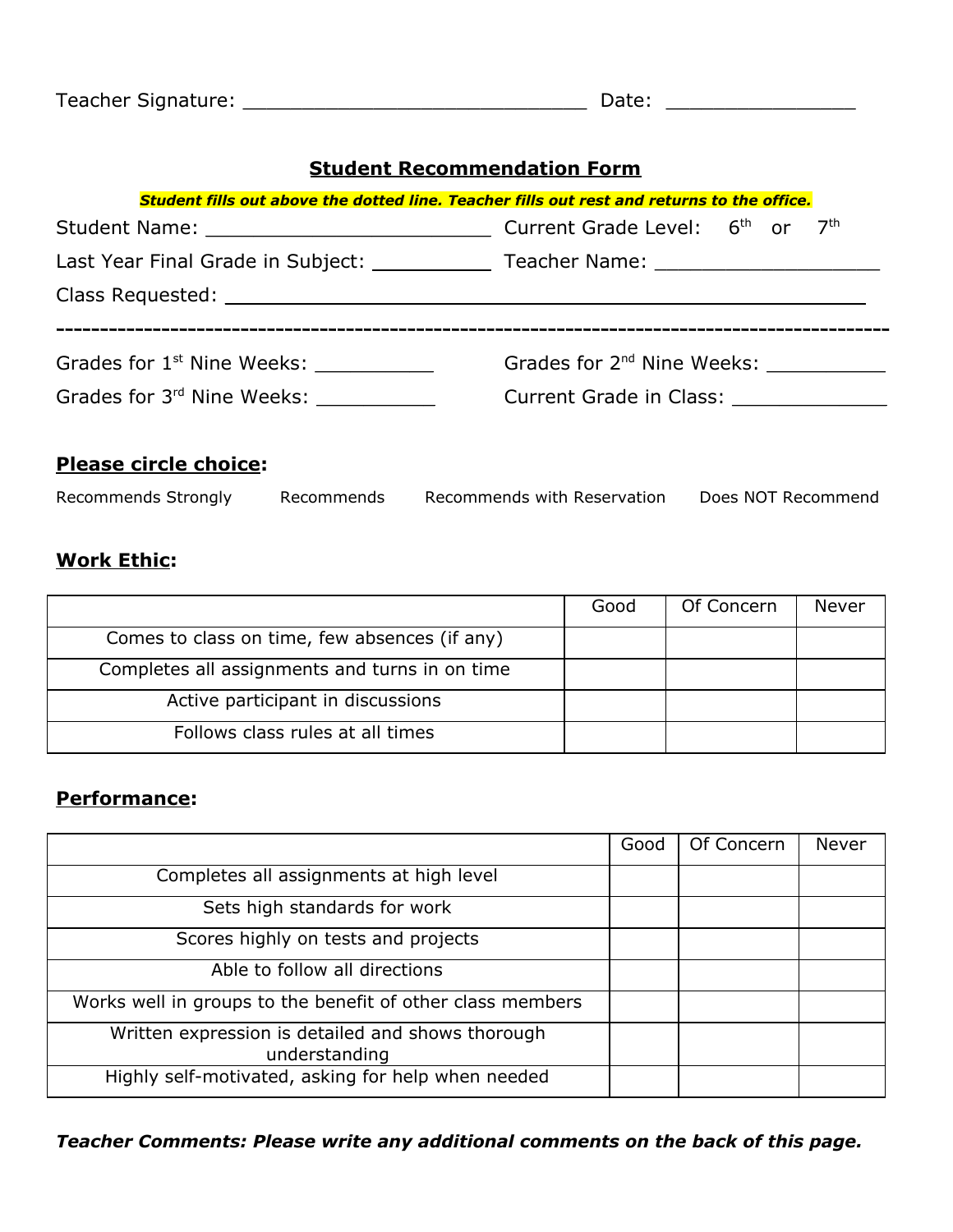#### **Student Recommendation Form**

| Student fills out above the dotted line. Teacher fills out rest and returns to the office. |                                                     |  |  |  |
|--------------------------------------------------------------------------------------------|-----------------------------------------------------|--|--|--|
|                                                                                            |                                                     |  |  |  |
| Last Year Final Grade in Subject: The Teacher Name: Teacher Name:                          |                                                     |  |  |  |
|                                                                                            |                                                     |  |  |  |
|                                                                                            |                                                     |  |  |  |
| Grades for 1 <sup>st</sup> Nine Weeks:                                                     | Grades for 2 <sup>nd</sup> Nine Weeks: ____________ |  |  |  |
| Grades for 3rd Nine Weeks:                                                                 | Current Grade in Class: Current Grade in Class:     |  |  |  |
|                                                                                            |                                                     |  |  |  |

# **Please circle choice:**

| Recommends Strongly | Recommends Recommends with Reservation |  | Does NOT Recommend |
|---------------------|----------------------------------------|--|--------------------|
|---------------------|----------------------------------------|--|--------------------|

# **Work Ethic:**

|                                                | Good | Of Concern | Never |
|------------------------------------------------|------|------------|-------|
| Comes to class on time, few absences (if any)  |      |            |       |
| Completes all assignments and turns in on time |      |            |       |
| Active participant in discussions              |      |            |       |
| Follows class rules at all times               |      |            |       |

#### **Performance:**

|                                                                    | Good | Of Concern | <b>Never</b> |
|--------------------------------------------------------------------|------|------------|--------------|
| Completes all assignments at high level                            |      |            |              |
| Sets high standards for work                                       |      |            |              |
| Scores highly on tests and projects                                |      |            |              |
| Able to follow all directions                                      |      |            |              |
| Works well in groups to the benefit of other class members         |      |            |              |
| Written expression is detailed and shows thorough<br>understanding |      |            |              |
| Highly self-motivated, asking for help when needed                 |      |            |              |